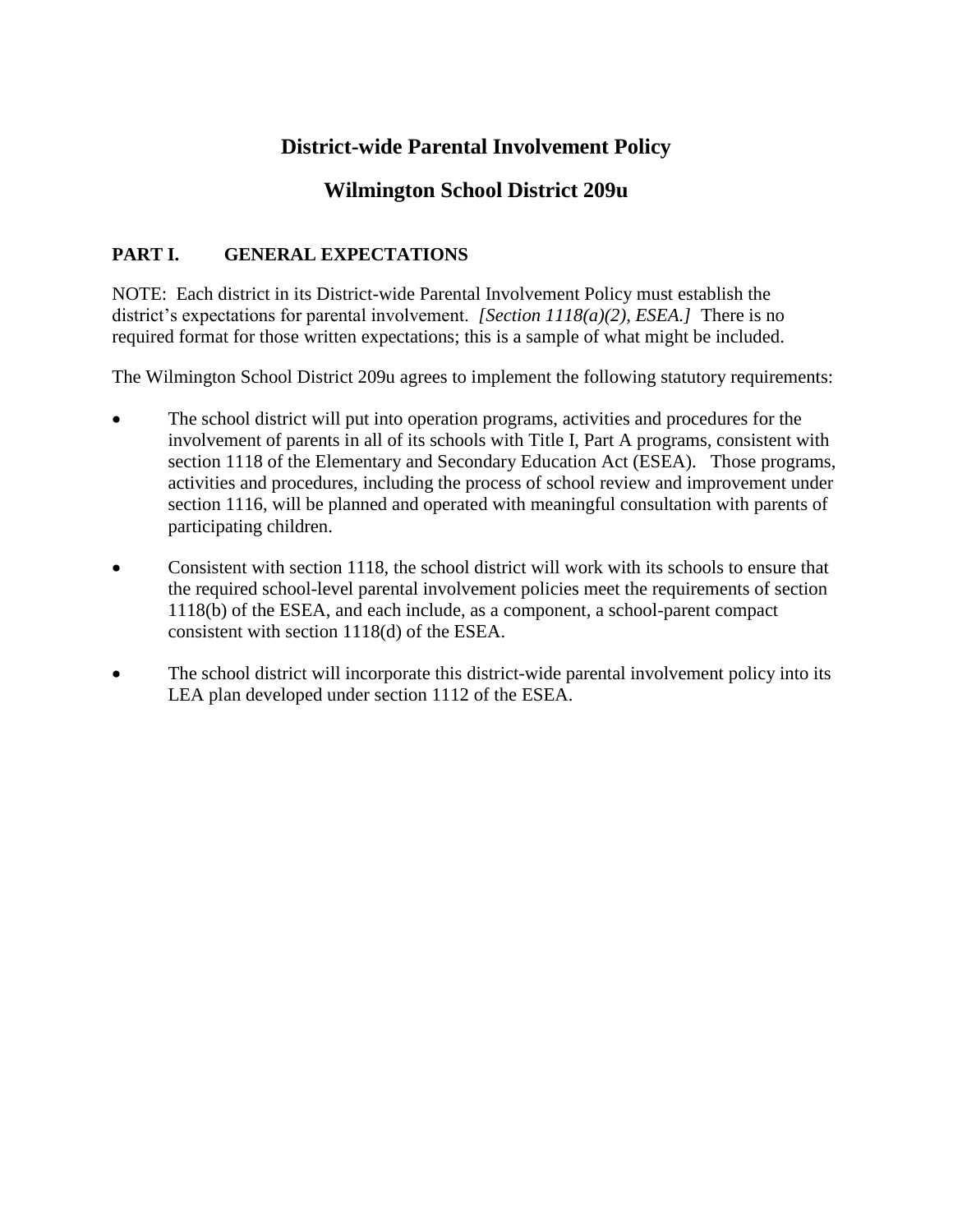- In carrying out the Title I, Part A parental involvement requirements, to the extent practicable, the school district and its schools will provide full opportunities for the participation of parents with limited English proficiency, parents with disabilities, and parents of migratory children, including providing information and school reports required under section 1111 of the ESEA in an understandable and uniform format and including alternative formats upon request and, to the extent practicable, in a language parents understand.
- If the LEA plan for Title I, Part A, developed under section 1112 of the ESEA, is not satisfactory to the parents of participating children, the school district will submit any parent comments with the plan when the school district submits the plan to the State Department of Education.
- The school district will involve the parents of children served in Title I, Part A schools in decisions about how the 1 percent of Title I, Part A funds reserved for parental involvement is spent, and will ensure that not less than 95 percent of the 1 percent reserved goes directly to the schools.
- The school district will provide such other reasonable support for parental involvement activities under section 1118 of the ESEA as the parents may request.
- The school district will be governed by the following statutory definition of parental involvement, and expects that its Title I schools will carry out programs, activities, and procedures in accordance with this definition:

*Parental involvement means the participation of parents in regular, two-way, and meaningful communication involving student academic learning and other school activities, including ensuring—*

- *(A) that parents play an integral role in assisting their child's learning;*
- *(B) that parents are encouraged to be actively involved in their child's education at school;*
- *(C) that parents are full partners in their child's education and are included, as appropriate, in decision-making and on advisory committees to assist in the education of their child;*
- *(D)the carrying out of other activities, such as those described in section 1118 of the ESEA.*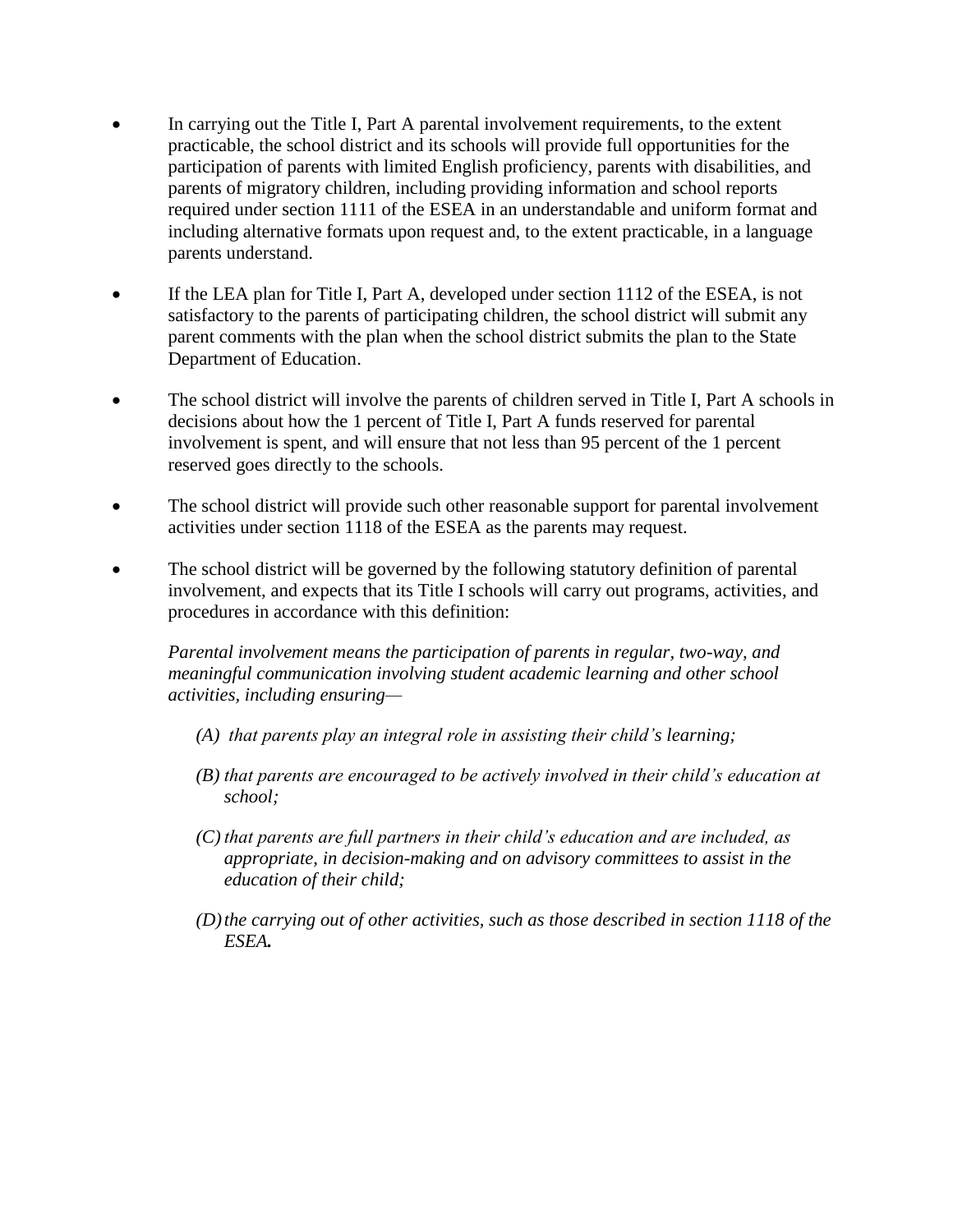#### **PART II. DESCRIPTION OF HOW DISTRICT WILL IMPLEMENT REQUIRED DISTRICTWIDE PARENTAL INVOLVEMENT POLICY COMPONENTS (Sample Template)**

NOTE: The District-wide Parental Involvement Policy must include a description of how the district will implement or accomplish each of the following components. *[Section 1118(a)(2)*, *ESEA.]* This is a "sample template" as there is no required format for these descriptions. However, regardless of the format the district chooses to use, a description of each of the following components below must be included in order to satisfy statutory requirements.

- 1. The Wilmington School District 209u will take the following actions to involve parents in the joint development of its district-wide parental involvement plan under section 1118 of the ESEA:
	- *Engage parents through the PACTac Committee and ongoing electronic dialogue*
- 2. The Wilmington School District 209u will take the following actions to involve parents in the process of school review and improvement under section 1116 of the ESEA:
	- *Parents will be provided with achievement results and performance information throughout a variety of avenues, including but not limited to the PACTac committee, district electronic mailings, local media outlets, etc. They will also be actively engaged in the ongoing school improvement process at each building.*
- 3. The Wilmington School District 209u will provide the following necessary coordination, technical assistance, and other support to assist Title I, Part A schools in planning and implementing effective parental involvement activities to improve student academic achievement and school performance:
	- *Will provide information and assistance when needed to promote effective engagement of parents.*
- 4. The Wilmington School District 209u will coordinate and integrate parental involvement strategies in Part A with parental involvement strategies under the following other programs: [Early Childhood / Pre-K grant program] by: ensuring consistent communications and shared planning among programs.
- *5.* The Wilmington School District 209u will take the following actions to conduct, with the involvement of parents, an annual evaluation of the content and effectiveness of this parental involvement policy in improving the quality of its Title I, Part A schools. The evaluation will include identifying barriers to greater participation by parents in parental involvement activities (with particular attention to parents who are economically disadvantaged, are disabled, have limited English proficiency, have limited literacy, or are of any racial or ethnic minority background). The school district will use the findings of the evaluation about its parental involvement policy and activities to design strategies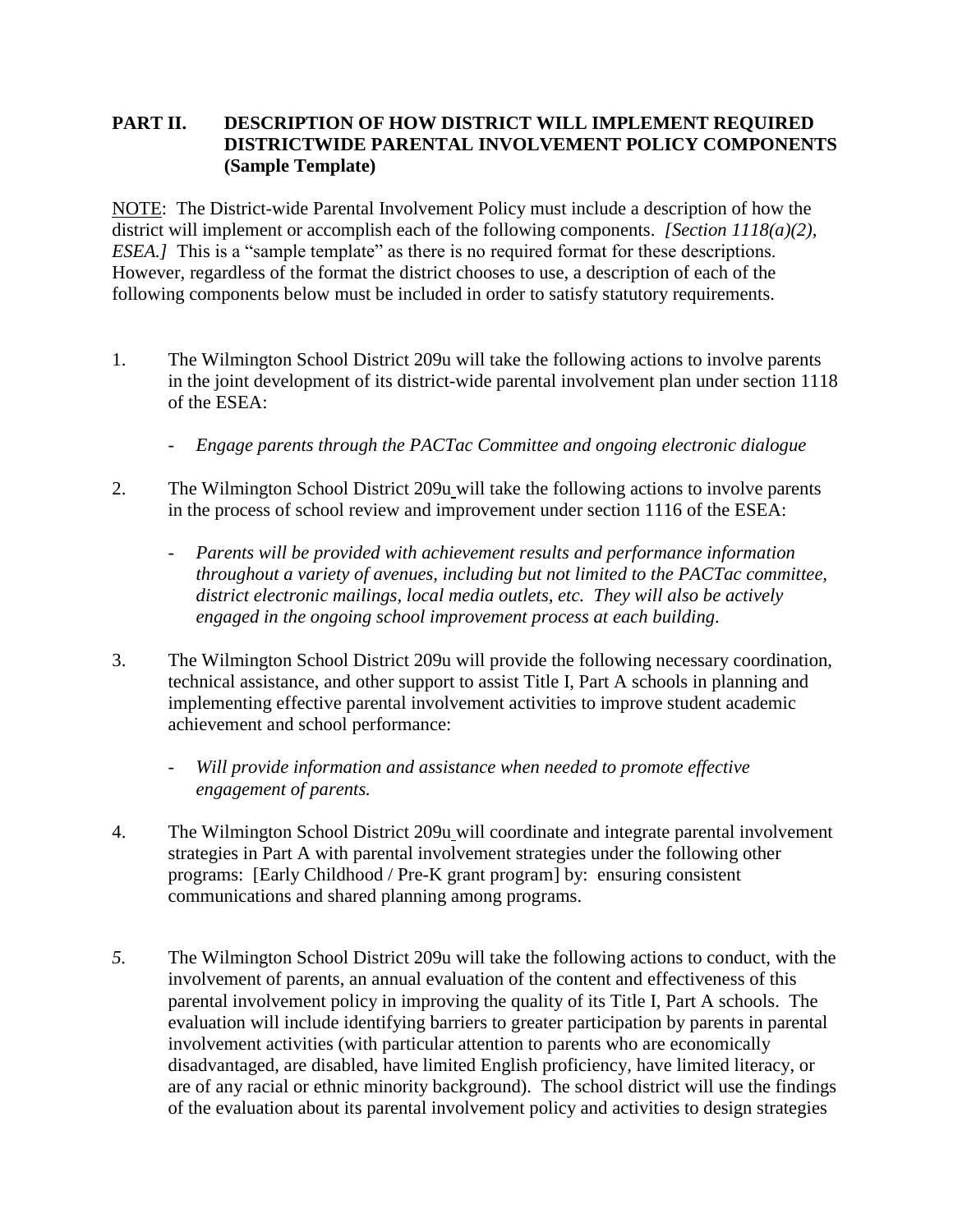for more effective parental involvement, and to revise, if necessary (and with the involvement of parents), its parental involvement policies.

*The evaluation will take place through the PACTac committee and in conjunction with the annual parent meetings. The administrator in charge of overseeing title grants will collect, analyze, and distribute findings.*

- 6. The Wilmington School District 209u will build school and parent capacity for strong parental involvement, in order to ensure effective involvement of parents and to support a partnership among the school involved, parents, and the community to improve student academic achievement through the following activities specifically described below:
	- A. The school district will, with the assistance of its Title I, Part A schools, provide assistance to parents of children served by the school district or school, as appropriate, in understanding topics such as the following, by undertaking the actions described in this paragraph --
		- the state's academic content standards,
		- the state's student academic achievement standards,
		- the state and local academic assessments including alternate assessments,
		- $\bullet$  the requirements of Part A,
		- how to monitor their child's progress, and
		- how to work with educators
	- B. The school district will, with the assistance of its schools, provide materials and training to help parents work with their children to improve their children's academic achievement, such as literacy training, and using technology, as appropriate, to foster parental involvement.
	- C. The school district will, with the assistance of its schools and parents, educate its teachers, pupil services personnel, principals and other staff, in how to reach out to, communicate with, and work with parents as equal partners in the value and utility of contributions of parents, and in how to implement and coordinate parent programs and build ties between parents and schools.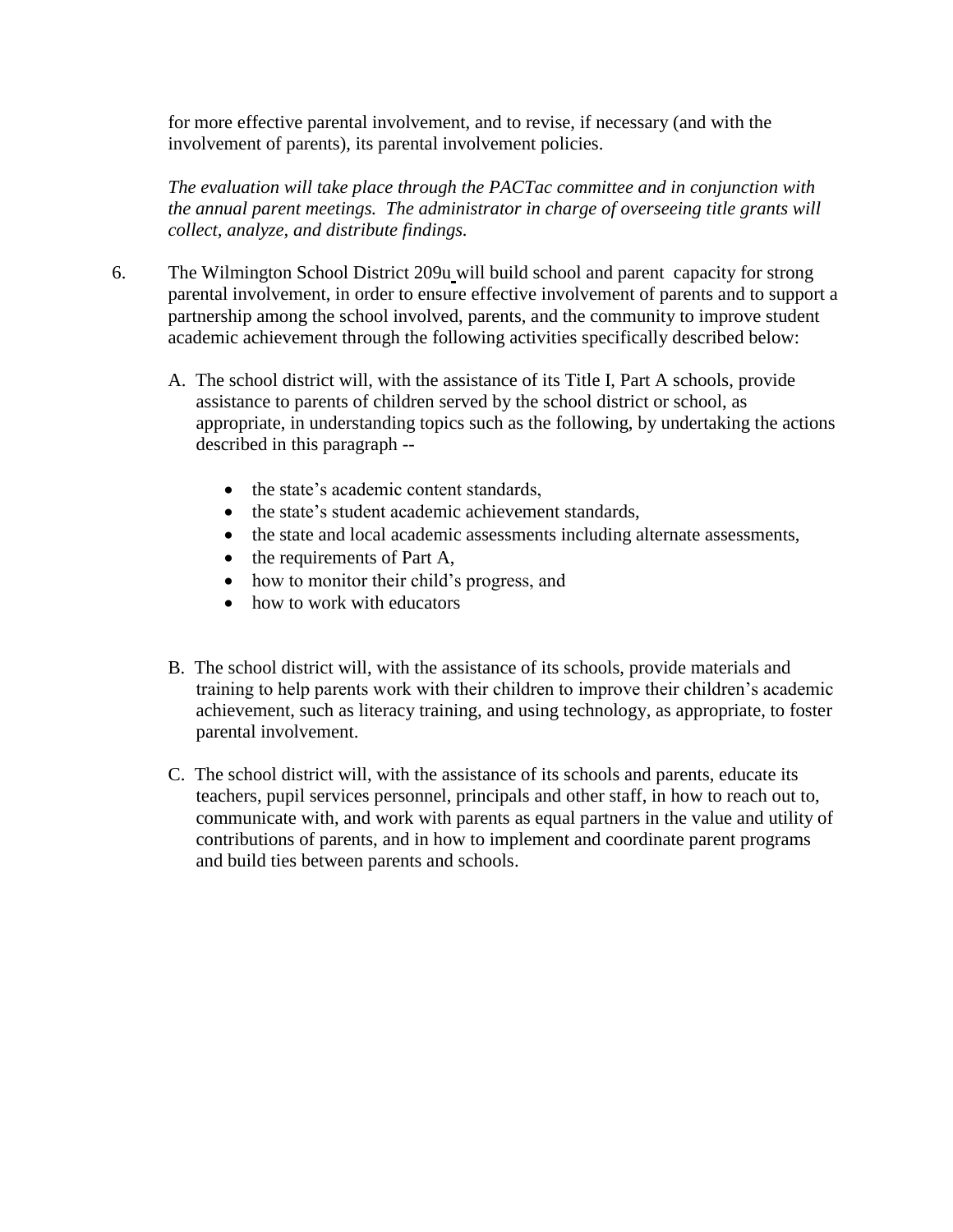- D. The school district will, to the extent feasible and appropriate, coordinate and integrate parental involvement programs and activities with Head Start, Reading First, Early Reading First, Even Start, Home Instruction Programs for Preschool Youngsters, the Parents as Teachers Program, public preschool, and other programs. The school will also conduct other activities, such as parent resource centers, that encourage and support parents in more fully participating in the education of their children.
- E. The school district will work to ensure that information related to the school and parent-programs, meetings, and other activities is sent to the parents of participating children in an understandable and uniform format, including alternative formats upon request, and, to the extent practicable, in a language the parents can understand.

#### **PART III. DISCRETIONARY DISTRICTWIDE PARENTAL INVOLVEMENT POLICY COMPONENTS**

NOTE: The District-wide Parental Involvement Policy may include additional paragraphs listing and describing other discretionary activities that the school district, in consultation with its parents, chooses to undertake to build parents' capacity for involvement in the school and school system to support their children's academic achievement, such as the following discretionary activities listed under section 1118(e) of the ESEA:

- involving parents in the development of training for teachers, principals, and other educators to improve the effectiveness of that training;
- providing necessary literacy training for parents from Title I, Part A funds, if the school district has exhausted all other reasonably available sources of funding for that training;
- paying reasonable and necessary expenses associated with parental involvement activities, including transportation and child care costs, to enable parents to participate in school-related meetings and training sessions;
- training parents to enhance the involvement of other parents;
- arranging school meetings at a variety of times or conducting in-home conferences between teachers or other educators who work directly with participating children, arrange meetings with parents who are unable to attend conferences at school; in order to maximize parental involvement and participation in their children's education;
- adopting and implementing model approaches to improving parental involvement;
- establishing a district-wide parent advisory council to provide advice on all matters related to parental involvement in Title I, Part A programs;
- developing appropriate roles for community-based organizations and businesses, including faith-based organizations, in parental involvement activities.